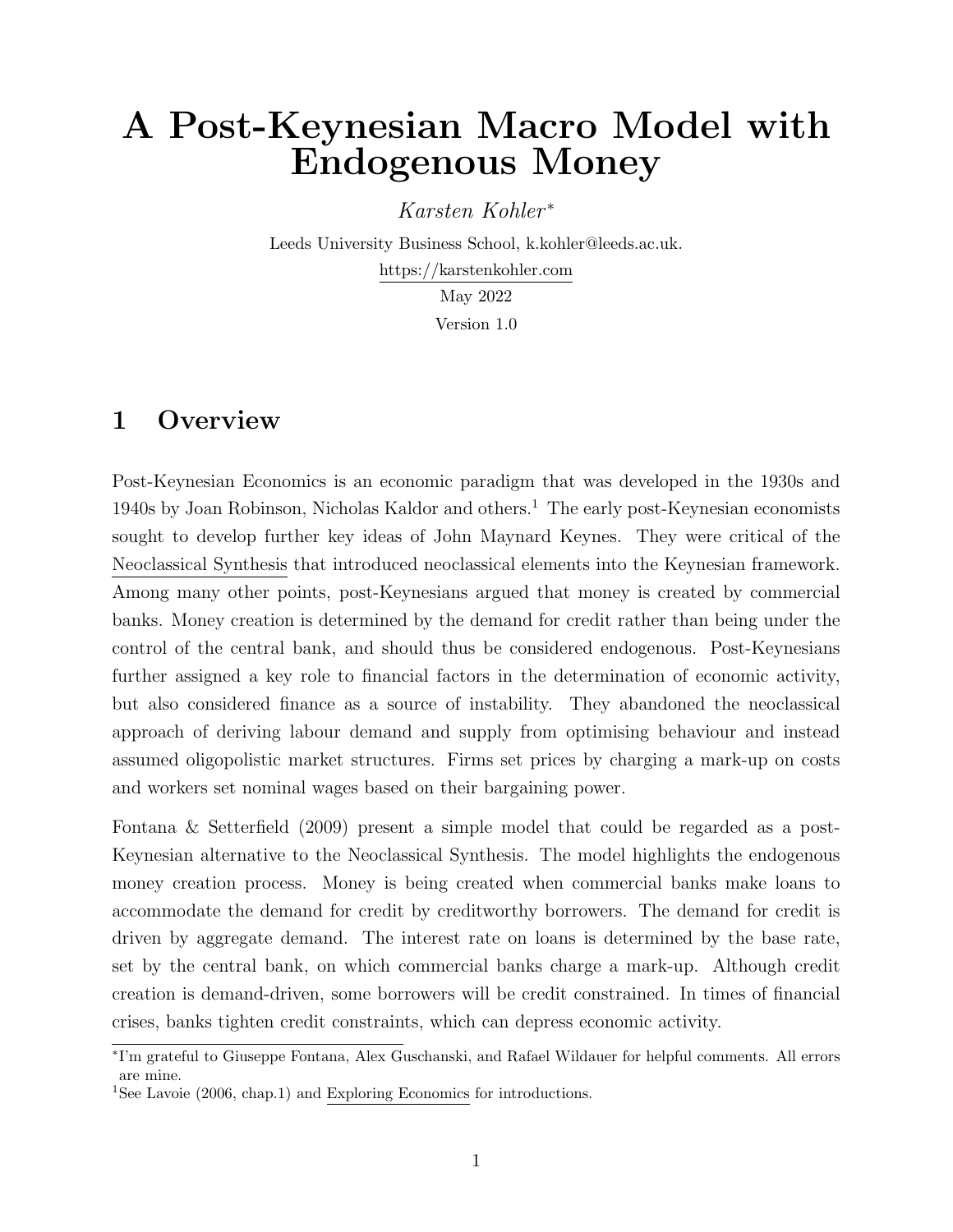In this short-run model, prices are flexible but the capital stock is fixed. The focus is thus on goods market equilibrium rather than economic growth. As all endogenous variables adjust instantaneously, the model is static. We consider a version of the model due to [Fontana &](#page-12-0) [Setterfield](#page-12-0) [\(2009\)](#page-12-0) with linear functions.

## 2 The Model

<span id="page-1-0"></span>
$$
Y = ND + cD \tag{1}
$$

<span id="page-1-2"></span><span id="page-1-1"></span>
$$
ND = bY,
$$
  
\n
$$
D = d_0 - d_1 r,
$$
  
\n
$$
b \in (0, 1)
$$
  
\n
$$
d_1 > 0
$$
  
\n(2)

<span id="page-1-4"></span><span id="page-1-3"></span>
$$
i = i_0 + i_1 P, \t\t i_1 > 0 \t\t(4)
$$

$$
r = (1+m)i,\t\t m > 0 \t\t(5)
$$

<span id="page-1-6"></span><span id="page-1-5"></span>
$$
dL = cD \tag{6}
$$

<span id="page-1-7"></span>
$$
dM = dL \tag{7}
$$

<span id="page-1-9"></span><span id="page-1-8"></span>
$$
dR = kdM, \qquad k \in (0,1) \tag{8}
$$

$$
P = (1+n)aW,
$$
  
\n
$$
W = W_0 - hU,
$$
  
\n
$$
m > 0
$$
  
\n
$$
h > 0
$$
\n
$$
(9)
$$
  
\n
$$
h > 0
$$

<span id="page-1-10"></span>
$$
w = \frac{1}{(1+n)a} \tag{11}
$$

$$
N = aY \tag{12}
$$

<span id="page-1-12"></span><span id="page-1-11"></span>
$$
U = 1 - \frac{N}{N^f} \tag{13}
$$

where Y, ND, D, r, i, P, dL, dM, dR, W, w, N, U, and  $N^f$  are output, the not debt-financed component of aggregate demand, the desired debt-financed component of aggregate demand, the lending rate, the policy rate, the price level, the change in loans, the change in money (bank deposits), the change in bank reserves, the nominal wage, the real wage, employment, the unemployment rate, and full employment (or total labour supply), respectively.

Equation [\(1\)](#page-1-0) is the goods market equilibrium condition. Aggregate supply  $(Y)$  accommodates to the level of aggregate demand which is the sum of a not debt-financed component  $(ND)$  and a (desired) debt-financed component  $(D)$ . The coefficient c is the proportion of loan applications that are deemed creditworthy and thus captures credit rationing by banks. By equation [\(2\)](#page-1-1), the not debt-financed component of aggregate demand is a function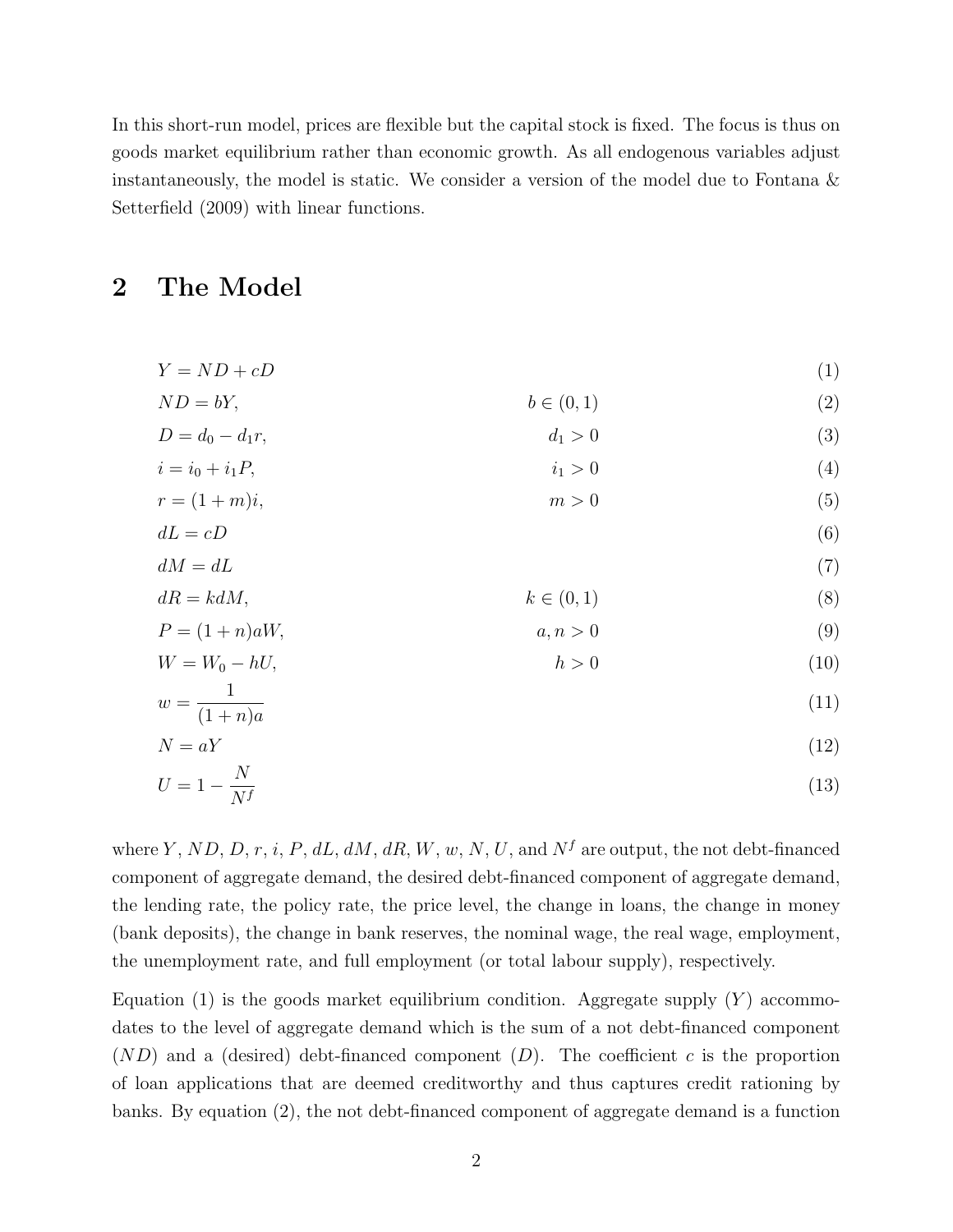of current income. In equation [\(3\)](#page-1-2), the debt-financed component of aggregate demand has an autonomous component  $(d_0)^2$  $(d_0)^2$  and is otherwise negatively related to the lending rate r. Equation [\(4\)](#page-1-3) specifies the monetary policy rule, where it is assumed that the central bank raises the policy rate i when the price level increases.<sup>[3](#page-0-0)</sup> The lending rate in equation [\(5\)](#page-1-4) is given by a mark-up  $m$  that banks charge on the policy rate (which is the rate at which they can borrow reserves). The change in loans in equation [\(6\)](#page-1-5) is equal to the creditworthy demand for loans  $(cD)$ . This captures the demand-driven nature of credit creation. The changes in loans translates one-to-one into a change in money, which are bank deposits in this model (equation [7\)](#page-1-6). This reflects the endogenous money creation process where commercial banks create new deposits when they make new loans. By equation [\(8\)](#page-1-7), banks obtain new reserves from the central bank to maintain a constant reserve-to-deposit ratio k. Thus, the causality in this model runs from debt-financed demand to loans, to deposits, and finally to reserves.

By equation [\(9\)](#page-1-8), the price level is set by firms based on a mark-up  $(n)$  on unit labour cost (which are the product of the nominal wage  $W$  and the labour coefficient  $a$ ). Nominal wages are set by workers based on their bargaining power, which is declining in the unemployment rate (equation [10\)](#page-1-9). The real wage in equation [\(11\)](#page-1-10) is derived from the pricing equation [\(9\)](#page-1-8), i.e. through their price setting power, firms ultimately determine the real wage. The level of employment in equation [\(12\)](#page-1-11) is determined residually based on economic activity and a constant-coefficient production function  $(Y = \frac{N}{a})$  $\frac{N}{a}$ ). Finally, the level of employment in conjunction with an exogenously given labour force  $N<sup>f</sup>$  (or total available labour time) can be used to obtain an unemployment rate in equation [\(13\)](#page-1-12).

### 3 Simulation

Table [1](#page-3-0) reports the parameterisation used in the simulation. Besides a baseline (labelled as scenario 1), five further scenarios will be considered. Scenario 2 is a rise in credit rationing in the form of a fall in c. In scenario 3, autonomous credit-financed demand  $(d_0)$  increases. Scenarios 4 and 5 consider a rise in the interest rate (or bank) mark-up  $(m)$  and in the price (or firm) mark-up  $(n)$ , respectively. Scenario 6 considers a rise in productivity reflected in a fall of the labour coefficient a.

<sup>2</sup>For simplicity, it is assumed that all autonomous demand is debt-financed, i.e. there is no spending out of wealth.

<sup>3</sup>This specification is somewhat unrealistic given that most modern central banks target a positive rate of inflation. However, it allows for an AS-AD representation of the model, which facilitates the comparison with the [Neoclassical Synthesis model.](https://karstenkohlercom.files.wordpress.com/2022/04/neoclassical-synthesis-model-1.pdf)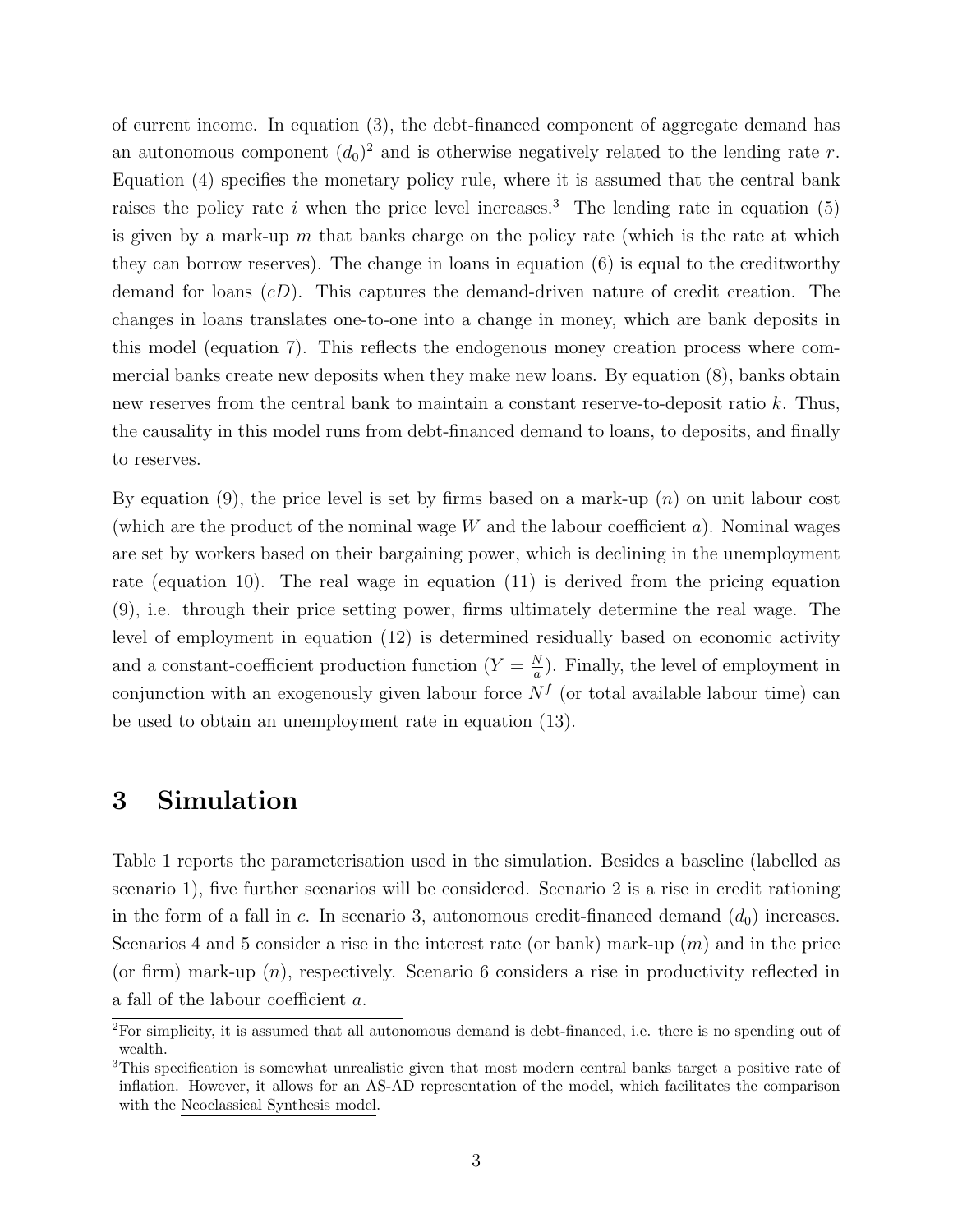Table 1: Parameterisation

<span id="page-3-0"></span>

| Scenario                             | $b \quad c$ |                          |               | $d_0$ $d_1$ | $i_0$ |     | i1 $m$ $k$ $n$              |     |                  | $W_0$ h        |               | $\overline{a}$ | $N^f$ |
|--------------------------------------|-------------|--------------------------|---------------|-------------|-------|-----|-----------------------------|-----|------------------|----------------|---------------|----------------|-------|
| 1: baseline                          |             | $0.5 \quad 0.8$          | .5            | 0.8         | 0.01  |     | $0.5 \quad 0.15$            |     | $0.3 \quad 0.15$ | -2             | $0.8^{\circ}$ | 0.8 12         |       |
| 2: rise in credit rationing $(c)$    |             | $0.5 \quad 0.4 \quad 5$  |               | 0.8         | 0.01  |     | $0.5 \quad 0.15$            |     | $0.3 \quad 0.15$ | - 2            | $0.8^{\circ}$ | 0.8 12         |       |
| 3: rise in autonomous demand $(d_0)$ |             | $0.5 \quad 0.8 \quad 10$ |               | 0.8         |       |     | $0.01 \quad 0.5 \quad 0.15$ |     | $0.3 \quad 0.15$ | $\overline{2}$ | 0.8           | 0.8            |       |
| 4: rise in bank mark-up $(m)$        |             | $0.5 \quad 0.8 \quad 5$  |               | 0.8         | 0.01  | 0.5 | 0.3                         |     | $0.3 \quad 0.15$ | - 2            | 0.8           | 0.8 12         |       |
| 5: rise in firm mark-up $(n)$        |             | $0.5 \quad 0.8$          | .5.           | 0.8         | 0.01  |     | $0.5 \quad 0.15$            | 0.3 | 0.3              | 2              | 0.8           | 0.8            | - 12  |
| 6: rise in productivity $(a)$        | 0.5         | 0.8                      | $\mathcal{D}$ | 0.8         | 0.01  |     | $0.5 \quad 0.15$            | 0.3 | 0.15             | - 2            | 0.8           | (1.4)          |       |

Figures [1](#page-3-1)[-7](#page-8-0) depict the response of the model's key endogenous variables to various shifts.



<span id="page-3-1"></span>

An increase in credit rationing (scenario 2) reduces deposit money creation as well as actual (as opposed to desired) aggregate demand. This drags down output and employment. The rise in unemployment reduces workers' nominal wage demands and thus the price level. The lending rate falls as the central bank reduces the policy rate.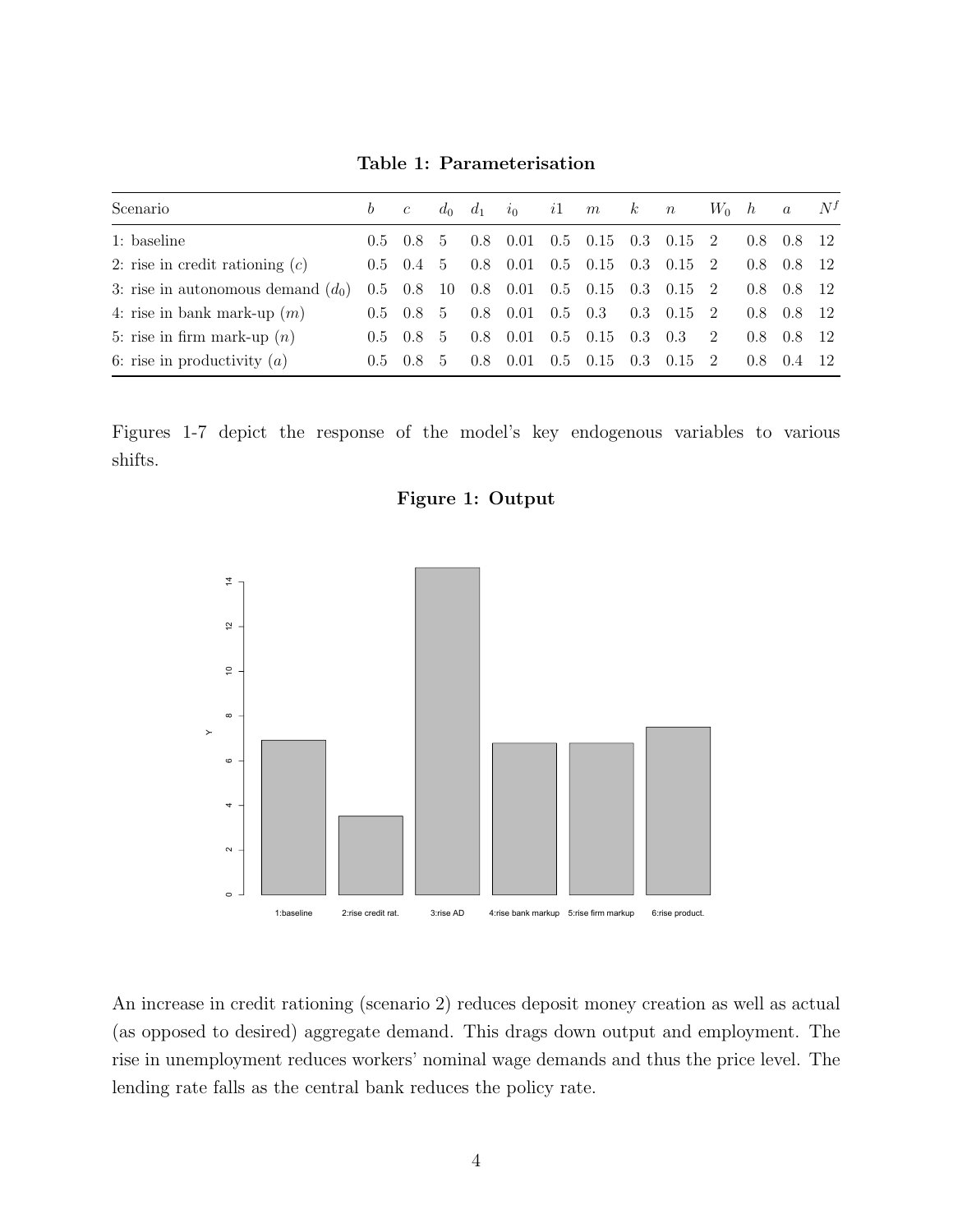Figure 2: Price level



An increase in (debt-financed) autonomous demand (scenario 3) has expansionary effects on output and employment. The money stock accommodates through increased loan creation. The increase in workers' bargaining power leads to higher nominal wages and prices. The central bank reacts by raising the policy rate but this does not completely offset the expansionary effect.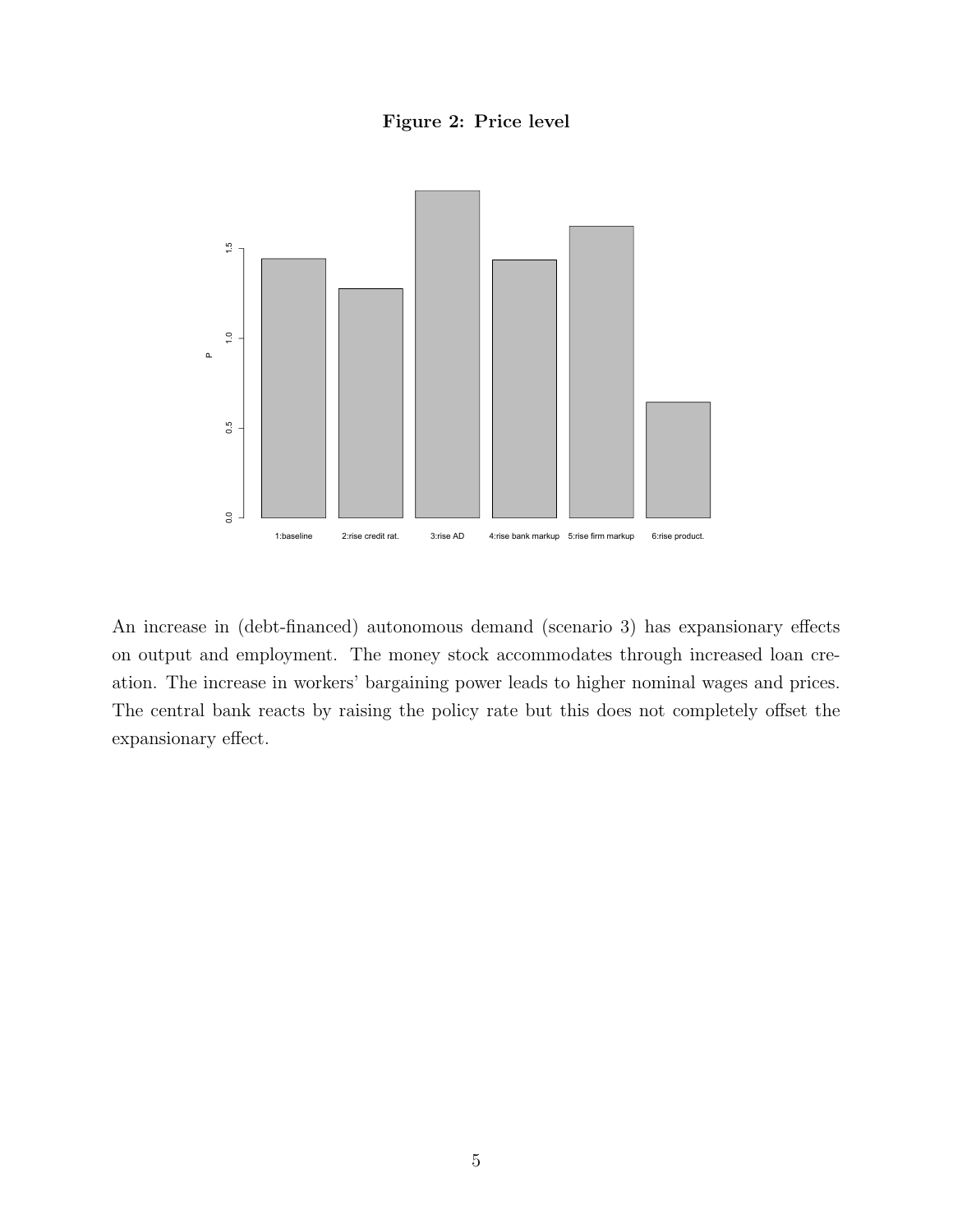Figure 3: Lending rate



Figure 4: Deposit money creation



In scenarios 4 and 5, the interest rate (or bank) mark-up and the price (or firm) mark-up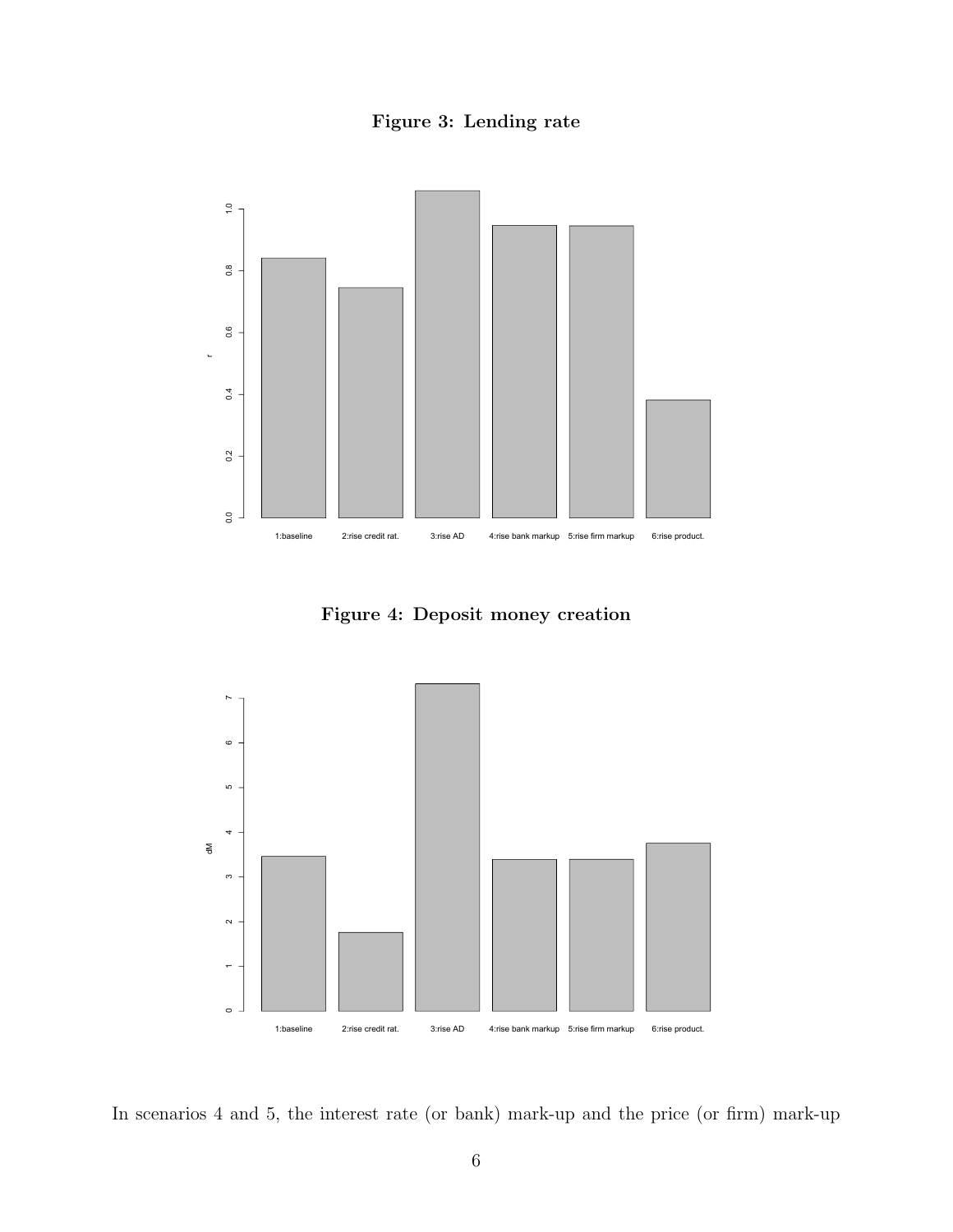increase, respectively. The increase in the bank mark-up raises the lending rate, which has a contractionary effect. The increase in the firm mark-up raises the price level, which has a contractionary effect through the monetary policy response. Notably, the rise in the price mark-up reduces the real wage.



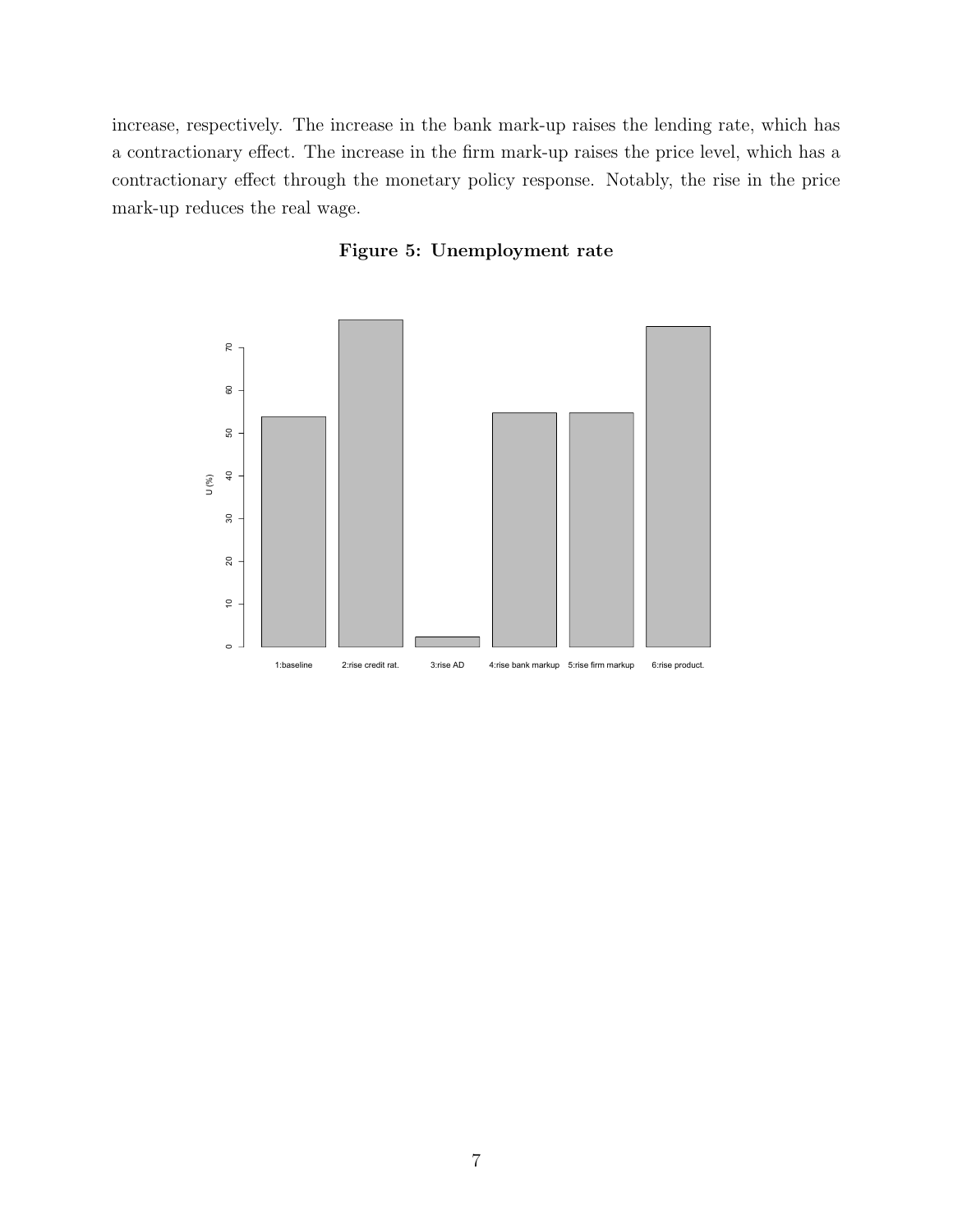#### Figure 6: Nominal wage



Finally, an increase in productivity (scenario 6) reduces the price level, which induces a lower policy rate, leading to a small expansionary effect. However, it increases the unemployment rate as fewer workers are needed to produce the same level of output. This reduces the nominal wage, but raises the real wage.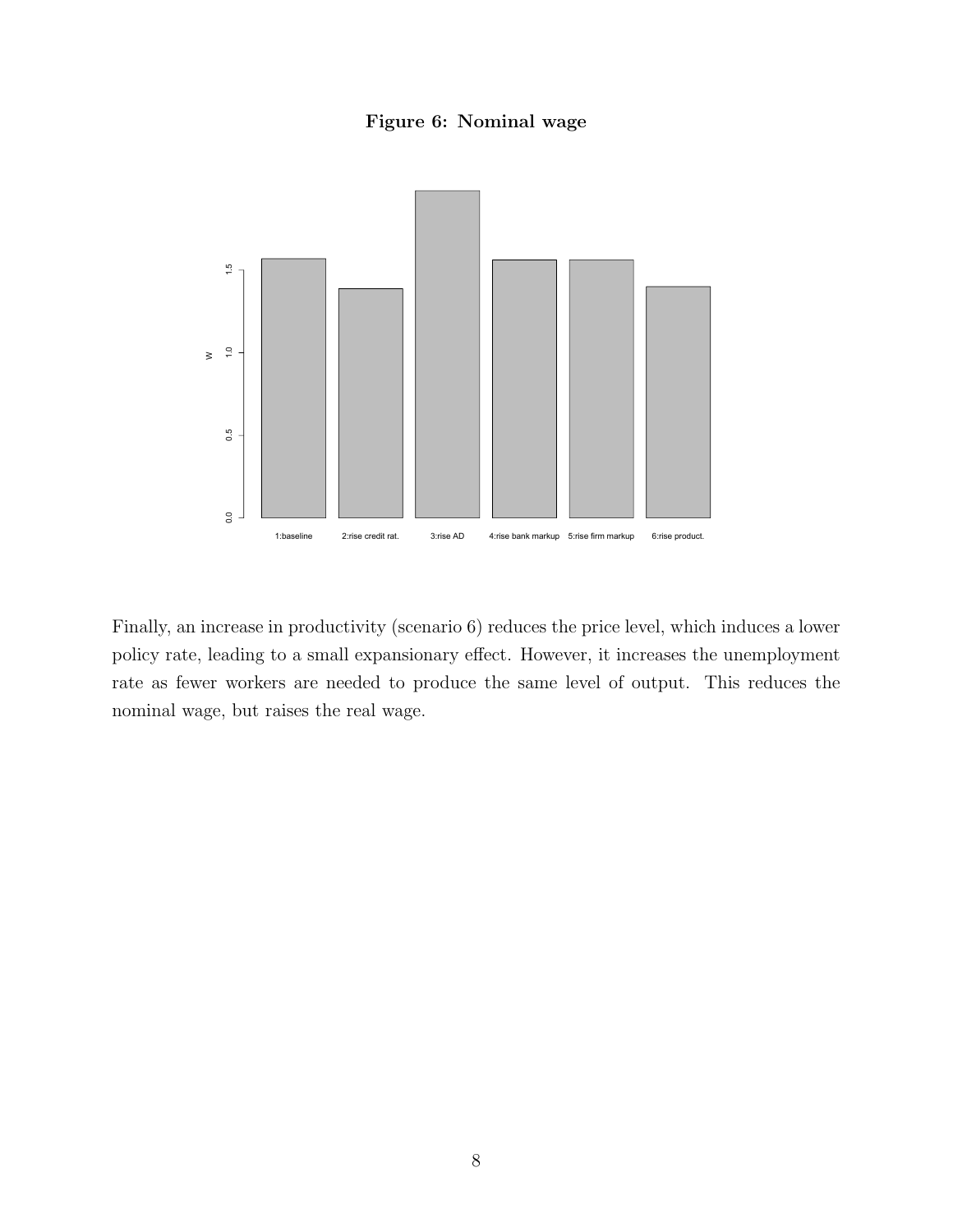Figure 7: Real wage

<span id="page-8-0"></span>

## 4 Directed graph

Another perspective on the model's properties is provided by its directed graph. A directed graph consists of a set of nodes that represent the variables of the model. Nodes are connected by directed edges. An edge directed from a node  $x_1$  to node  $x_2$  indicates a causal impact of  $x_1$  on  $x_2$ .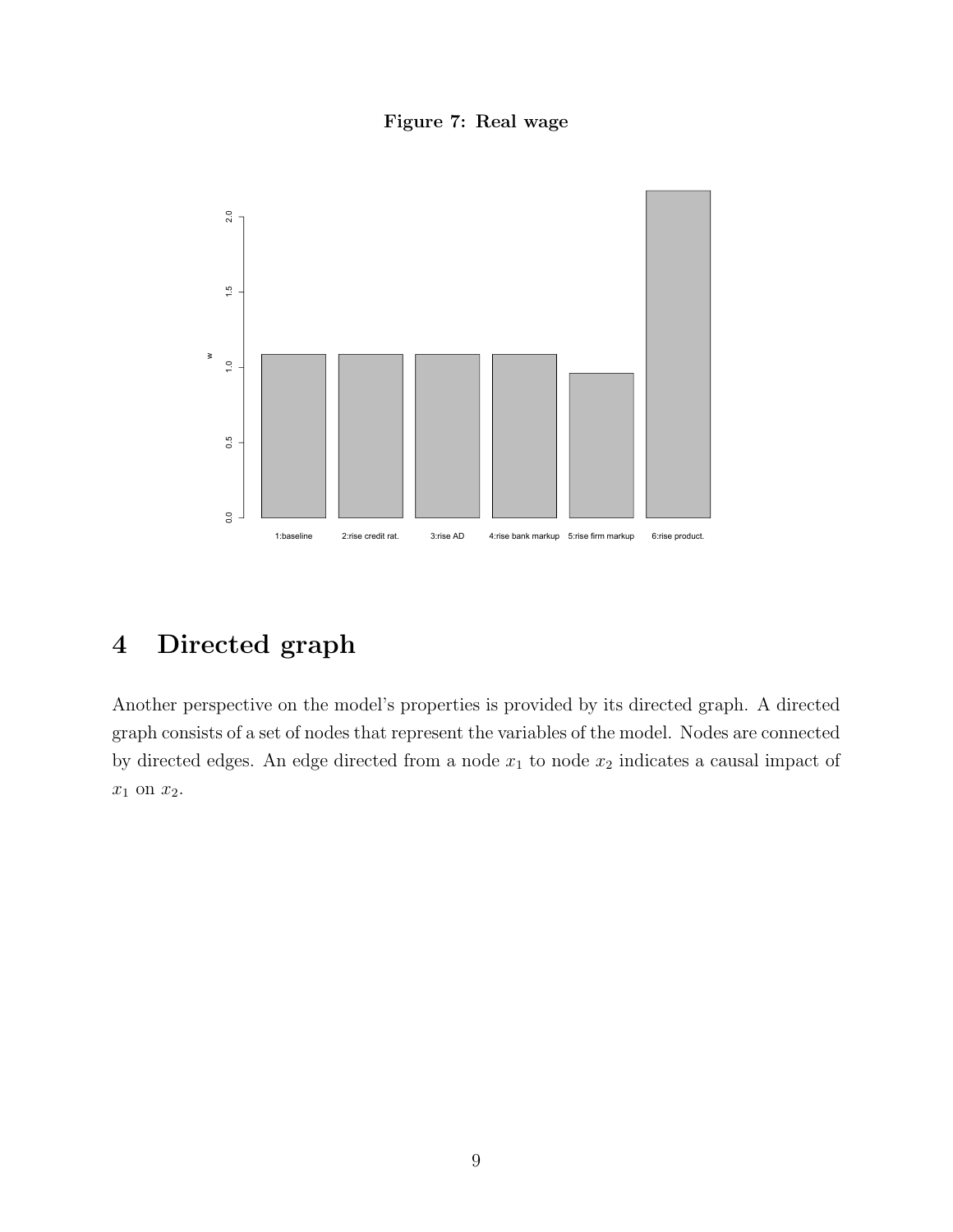<span id="page-9-0"></span>Figure 8: Directed graph of post-Keynesian endogenous money model



In Figure [8,](#page-9-0) it can be seen that credit rationing  $(c)$ , productivity  $(a)$ , the price mark-up  $(n)$ , the interest rate mark-up  $(m)$ , and autonomous demand  $(d_0)$ , are the key exogenous variables of the model. All other variables are endogenous, and many of them form a closed loop (or cycle) within the system. The lower-right part of the graph captures the goods market: debt- and not debt-financed aggregate demand determine output. The outer right part depicts the endogenous money creation process: creditworthy debt-financed demand determines credit creation, which translates into deposit money creation. Bank reserves are a residual. The lower-left part of the graph represents the labour market. The goods market feeds into the labour market via employment, which determines nominal wages and the price level. The real wage is a residual. The price level feeds into interest rate determination in the upper part of the model, which establishes a causal feedback link from the labour market to the goods market.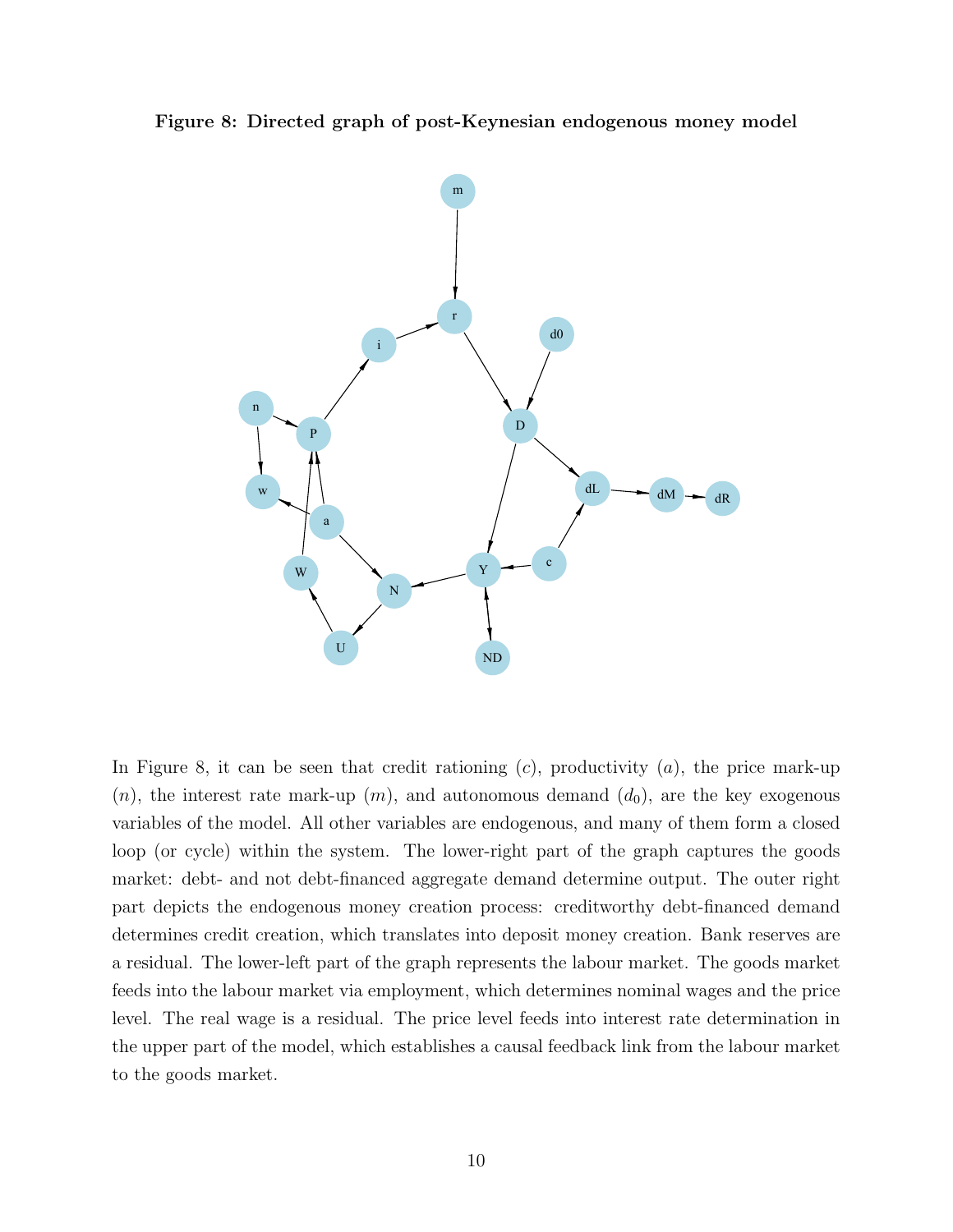## Appendix

#### A Analytical solution

Like the Neoclassical Synthesis model, the post-Keynesian macro model can be represented as an AS-AD model. First, we will derive an IS and an MP curve in the  $(Y, r)$ -space, the latter representing monetary policy instead of the money market (the conventional LM curve). Then we obtain the AS-AD representation of the model in the  $(Y, P)$ -space. Finally, we obtain equilibrium solutions for Y and P.

To obtain the IS-curve, substitute  $(2)-(5)$  $(2)-(5)$  $(2)-(5)$  into  $(1)$  and solve for Y:

$$
Y = \left(\frac{1}{1-b}\right) \left[c(d_0 - d_1 r)\right].
$$
 (IS)

To obtain the MP-curve, substitute  $(4)$ ,  $(9)$ ,  $(10)$ ,  $(12)$ , and  $(13)$  into  $(5)$ :

$$
r = (1+m)\left[i_0 + i_1(1+n)a[W_0 - h(1-\frac{aY}{N^f})]\right].
$$
 (MP)

It can readily be seen that the IS-curve is downward-sloping and the MP-curve is upwardsloping in the  $(Y, r)$ -space

To obtain the AD-curve, substitute [\(5\)](#page-1-4) and [\(4\)](#page-1-3) into the IS-curve:

<span id="page-10-1"></span>
$$
Y = \left(\frac{1}{1-b}\right) \left[c(d_0 - d_1(1+m)(i_0 + i_1P))\right].
$$
 (AD)

Finally, to obtain the AS-curve, substitute [\(10\)](#page-1-9) and [\(13\)](#page-1-12) into [\(9\)](#page-1-8):

<span id="page-10-0"></span>
$$
P = (1+n) a \left[ W_0 - h \left( 1 - \frac{aY}{N^f} \right) \right]. \tag{AS}
$$

It can readily be seen that the AD-curve is downward-sloping in the  $(Y, P)$ -space, whereas the AS-curve is upward-sloping.

Finally, by substituting [\(AS\)](#page-10-0) and [\(AD\)](#page-10-1) into each other, we obtain the following equilibrium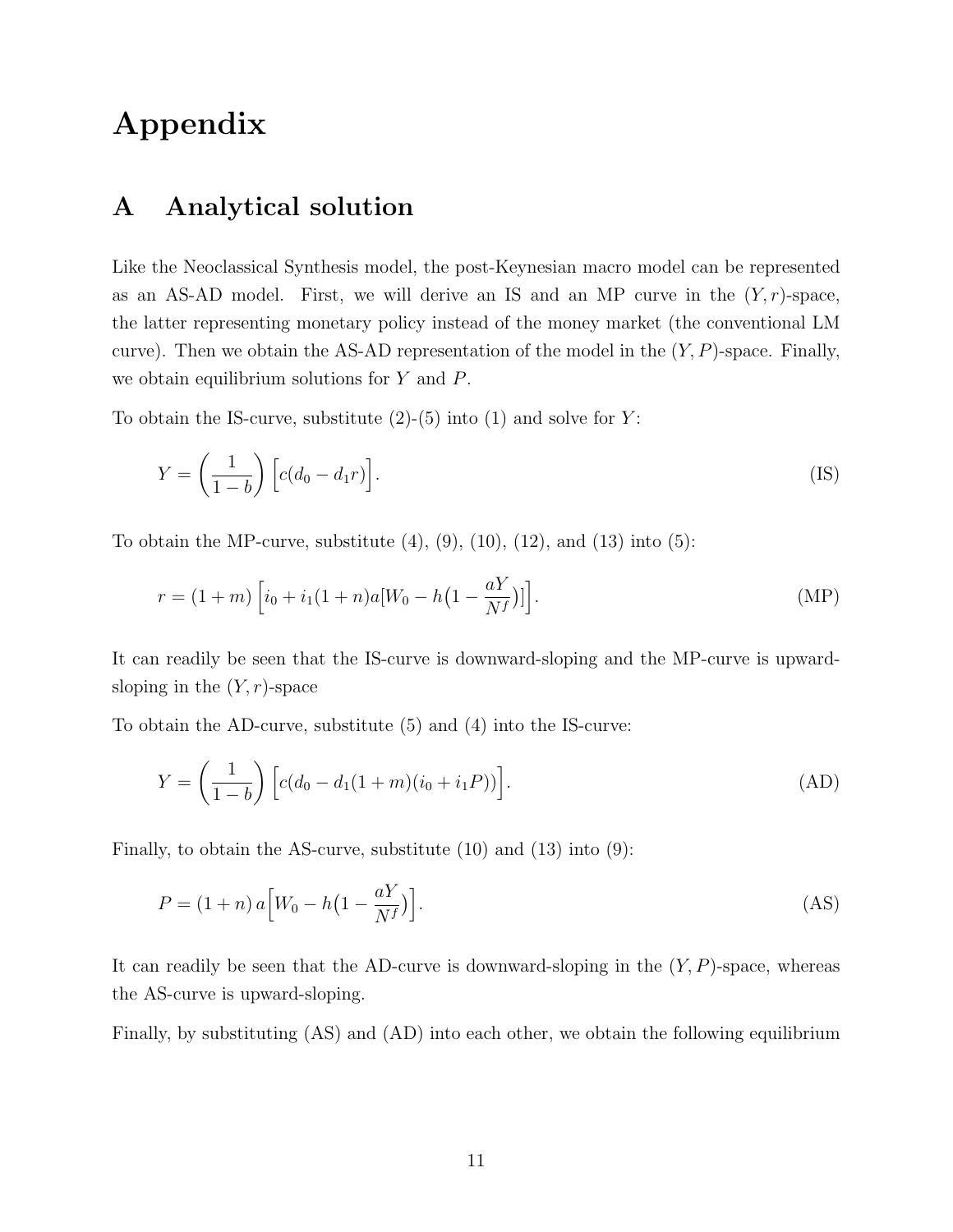solutions for output and the price level:

$$
Y^* = \frac{c[d_0 - d_1(1+m)(i_1(1+n)a(W_0 - h))]}{1 - b + cd_1(1+m)i_1(1+n)a^2h(N^f)^{-1}}
$$
  

$$
P^* = \frac{(1+n)a[(1-b)(W_0 - h) + ha(N^f)^{-1}c(d_0 - d_1(1+m)i_0)]}{1 - b + cd_1(1+m)i_1(1+n)a^2h(N^f)^{-1}}.
$$

## B Construction of directed graph

The directed graph can be derived from the model's Jacobian matrix.<sup>[4](#page-0-0)</sup> Let  $\mathbf x$  be the vector containing the model's variables.<sup>[5](#page-0-0)</sup> The system of equations representing the model can be written as  $f(x) = 0$ . The Jacobian matrix is then given by  $J = \frac{\partial f}{\partial x}$  $\frac{\partial \mathbf{f}}{\partial \mathbf{x}}$ .

Next, construct an 'auxiliary' Jacobian matrix M in which the non-zero elements of the Jacobian are replaced by ones, whereas zero elements remain unchanged, i.e.

$$
M_{ij} = \begin{cases} 1 & \text{if } J_{ij} \neq 0, \\ 0 & \text{otherwise.} \end{cases}
$$

Finally, taking the transpose of the 'auxiliary' Jacobian matrix yields the adjacency matrix  $(M<sup>T</sup> = A)$ , which is a binary matrix whose elements  $(A_{ji})$  indicate whether there is a directed edge from a node  $x_j$  to node  $x_i$ . From the adjacency matrix, the directed graph is constructed.

<sup>4</sup>See [Fennell et al.](#page-12-2) [\(2015\)](#page-12-2) for a neat exposition.

<sup>&</sup>lt;sup>5</sup>Exogenous variables that are supposed to appear in the directed graph can readily be added to the Jacobian by an appropriate extension of rows and columns.